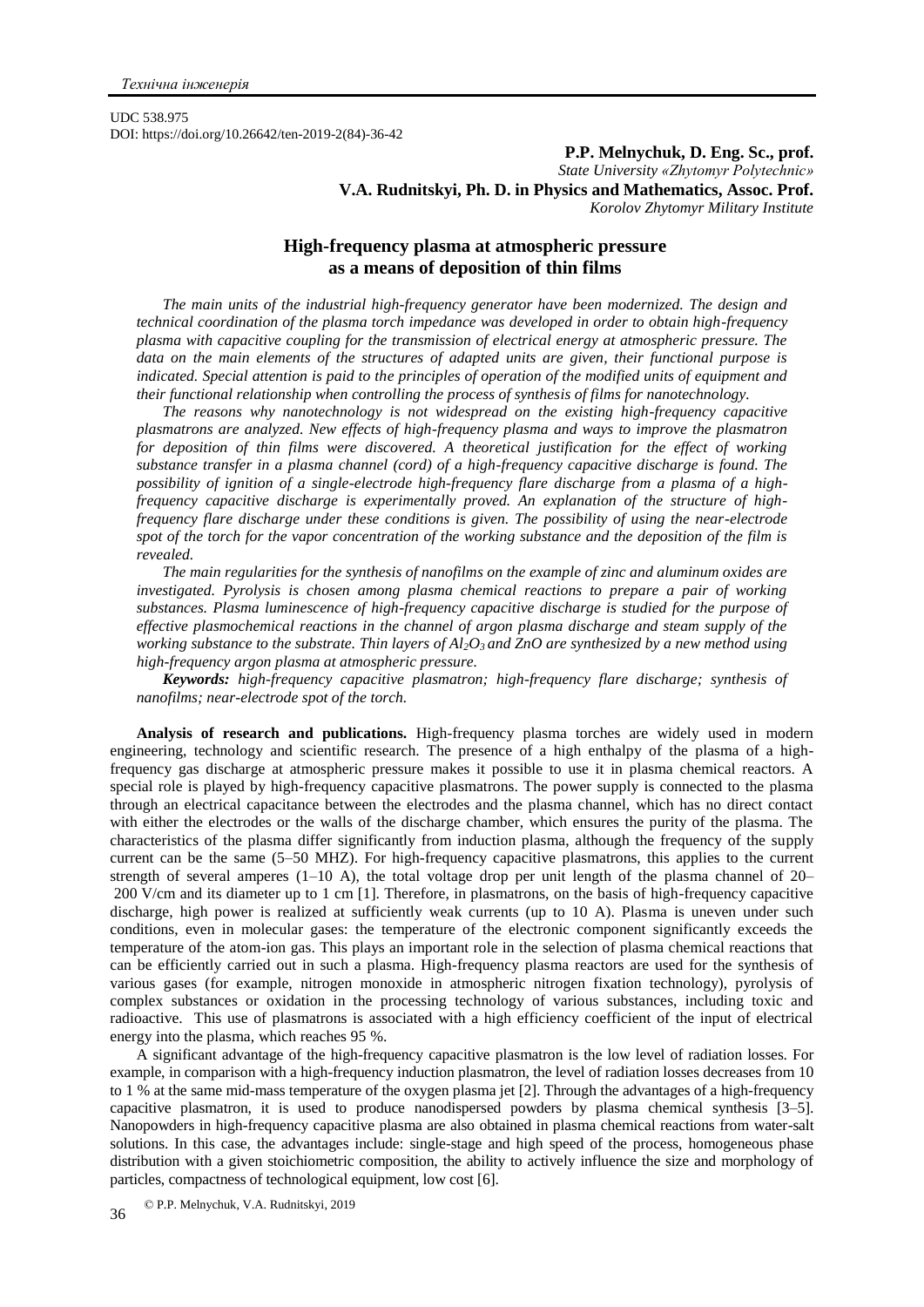A sub-type of high-frequency discharges of the capacitive type is a single-electrode high-frequency discharge, or so-called high-frequency flare discharge. This discharge was discovered by S.I. Zilitinkevych in 1928, and it was one of the first of capacitive discharges, [7]. The first attempt to make this type of discharge the basis of the plasmatron was in 1960 by Bamberg E.A. and Dresvin S.V. Further studies of high-frequency flare discharge were carried out in connection with the solution of applied problems [8]. Plasmatrons, based on highfrequency flare discharge, are successfully used for surface treatment. Plasma processing is widely used in film electronics. As an example of high-frequency plasma at atmospheric pressure, we can study the technology of adjusting the resistors resistance used in microassemblies with irregular structure, including composite ones [9].

One of the first applications of high-frequency capacitive plasmatrons operating at atmospheric pressure was the synthesis of coatings. The property of the discharge plasma blowing into the cord, which has a high stability at high speeds of the plasma-forming gas blowing, makes it possible to evaporate refractory powders in the plasma without impurities. This process is carried out effectively in a quartz tube, where the discharge channel (cord) passes along the axis, and from the heat transfer on the wall, the plasma is isolated by a separate gas supply. Along the plasma cord, a substrate (product) is placed on which the coating is settled down [10]. Such coatings are used as protective and wear-resistant, for example, in mechanical engineering. Their thickness depended on specific tasks and constituted  $(0,1-1,5)$  mm.

**Problem statement**. As seen above, the use of high-frequency capacitive plasmatrons operating at atmospheric pressure is extensive, also for the synthesis of coatings. But there is no data on their use for coatings in nanotechnology, that is, to create such coatings that are used in electronics, or precision for mechanical engineering. Thus, the purpose of the studies described in this paper was to identify the possibility of coating, which differ from the above, in addition to thickness and quality.

When forming thin films by Physical vapor deposition (PVD), it is important to control the feed rate and the transverse gradient of the vapor density in the settled-down stream. Since these conditions can be met in the absence of turbulent flows, the PVD method is used mainly at reduced pressure or in vacuum. In engineering and technology, high-power high-frequency turbulent flow plasmatrons are mainly used, for which it is difficult to maintain the limitations of the PVD method. But the use of argon and helium as plasma-forming gases makes it possible to regulate the temperature of the discharge channel in a wide range [11]. Thus, to stabilize the temperature fields, eliminate vorticity and mixing of layers, that is, to control the modes of plasma flows. This is a prerequisite for the synthesis of coatings of a significant number of different substances.

**Description of the unit.** In our studies, we used a classical high-frequency plasmatron, the principle of operation of which is based on the capacitive connection of the power supply with the leading zone of the socalled capacitive electrode-free discharge. Designs of high-frequency capacitive plasmatron share some similarities, that is the transfer of energy to the discharge zone occurred by means of a capacitive current. They are distinguished primarily by the shape and number of electrodes [12]. We used a linear plasmatron (Fig. 1). The high-frequency discharge 6 was maintained inside a quartz tube 4 with an internal diameter of 15 mm, which served as a discharge chamber, using copper coaxial electrodes  $3$  and  $5$ . Electrode height h = 60 mm. The distance between them L could be increased to 100 mm. Plasma-forming gas (argon) at atmospheric pressure was fed into the discharge chamber (quartz tube) as shown by the arrow, that is, from the bottom up. Argon in our installation played the role of transporting gas. In the quartz tube 4, it was fed through an aerosol generator, which led to the transfer of the working substance to the discharge chamber in the form of an aerosol of an aqueous solution. The aerosol generator worked on the principle of spraying by acoustic vibrations. The resonant frequency of the ultrasonic emitter was 1.7 MHz.

The regulated voltage to the electrodes of the discharge chamber was supplied from the high frequency generator 9, which is developed on the basis of the generator triode GU58B. The operating frequency of the generator varied from 5 MHz to 15 MHz with a maximum oscillatory power of 2.5 kW. The voltage Uc, which was measured by the voltmeter shown in Fig. 1, varied from 1 kv to 7kv by setting the output oscillating circuit. Since this circuit included a plasmatron, after changing the geometry of the plasmatron, the capacitance was corrected by the capacitor C, indicated in Fig. 1. The role of capacitor C was also therein after the sparkdischarge of tungsten rod electrode, which is inserted into the area of the high-frequency electrode 5, U<sub>c</sub> changes had the desired value. Capacitor C made it possible to either increase or decrease the U<sub>c</sub>, depending on the needs of the technological process.

To control the film deposition process, a thermocouple unit 7 of the set for measuring the exhaust gas temperature of internal combustion engines TCD was used, which is labeled as a thermoelectric converter of the type TKH-400U. This meter has a chromel-copel thermocouple embedded in a 1 stainless non-magnetic steel frame.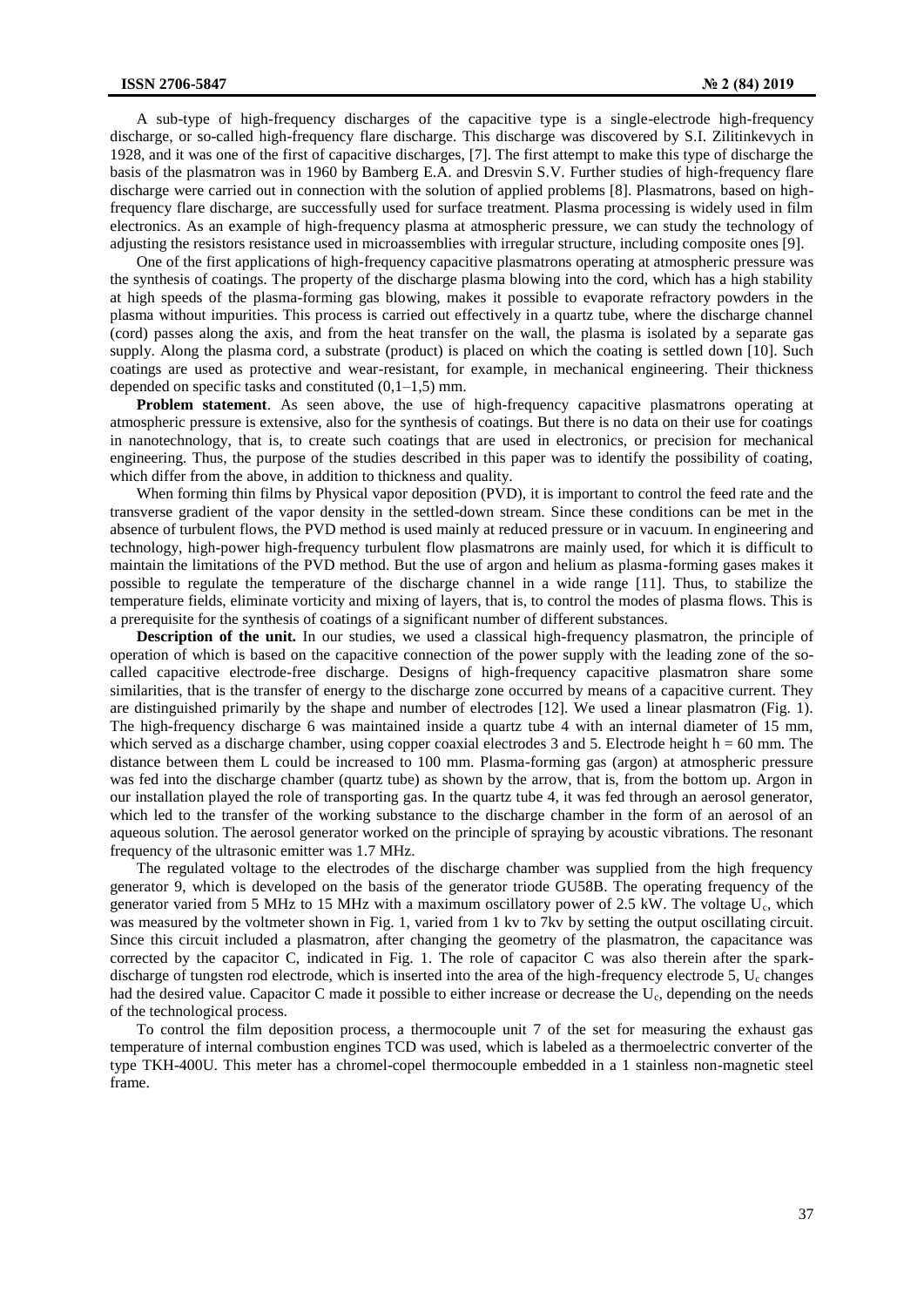

### *Fig. 1. Diagram of the main units of the installation:*

*1 – The tubular steel frame of the thermoelectric converter; 2 – Replaceable cap of thermoelectric converter; 3 – The upper grounded electrode; 4 – Quartz tube; 5 – High frequency electrode; 6. – High-frequency capacitive discharge channel (cord); 7 – Thermoelectric converter TKH-400U; 8 – Grounded electrode to maintain high frequency flare discharge; 9 – High-frequency generator*

The temperature measurement took place on the surface of the replaceable cap 2, directed to plasma of highfrequency discharge. The cap 2 plays the role of an electrode on which a single-electrode high-frequency flare discharge is ignited. To reduce the parasitic capacitive connections of the lead wires to the ground measuring millivoltmeter was replaced by a miniature and fixed directly on the body TKH-400U. By moving the electrode 8, a predetermined capacitive coupling of the cap-electrode 2 with the ground can be established.

**The main results of the research**. The experiments, which were carried out under different conditions, showed the possibility of synthesis of thin films from substances introduced into high-frequency plasma at atmospheric pressure. First of all, this possibility is provided by laminar plasma flow in the channel of highfrequency capacitive discharge. When conditions were created under which the Reynolds number was  $\text{Re} \sim 100$ , the formation of a zinc oxide coating on the inner surface of the quartz tube 4 was observed, as seen in Fig. 2. On the surface, what is below the line of abrupt completion of the coating, i.e. on the level of existence capacitive discharge, the deposition of any substance is not recorded. This fact shows the prerequisites for the effective supply of the working substance to the substrate in the form of steam. Quartz tube 4 can end at the level of the upper end of the electrode 3. Above the electrode, a substrate can be placed where the film will be synthesized.



*Fig. 2. Zinc oxide coatings on the inner surface of the quartz tube: 1 – The tubular steel frame of the thermoelectric converter; 2 – Replaceable cap of thermoelectric converter; 3 – The upper grounded electrode; 4 – Quartz tube*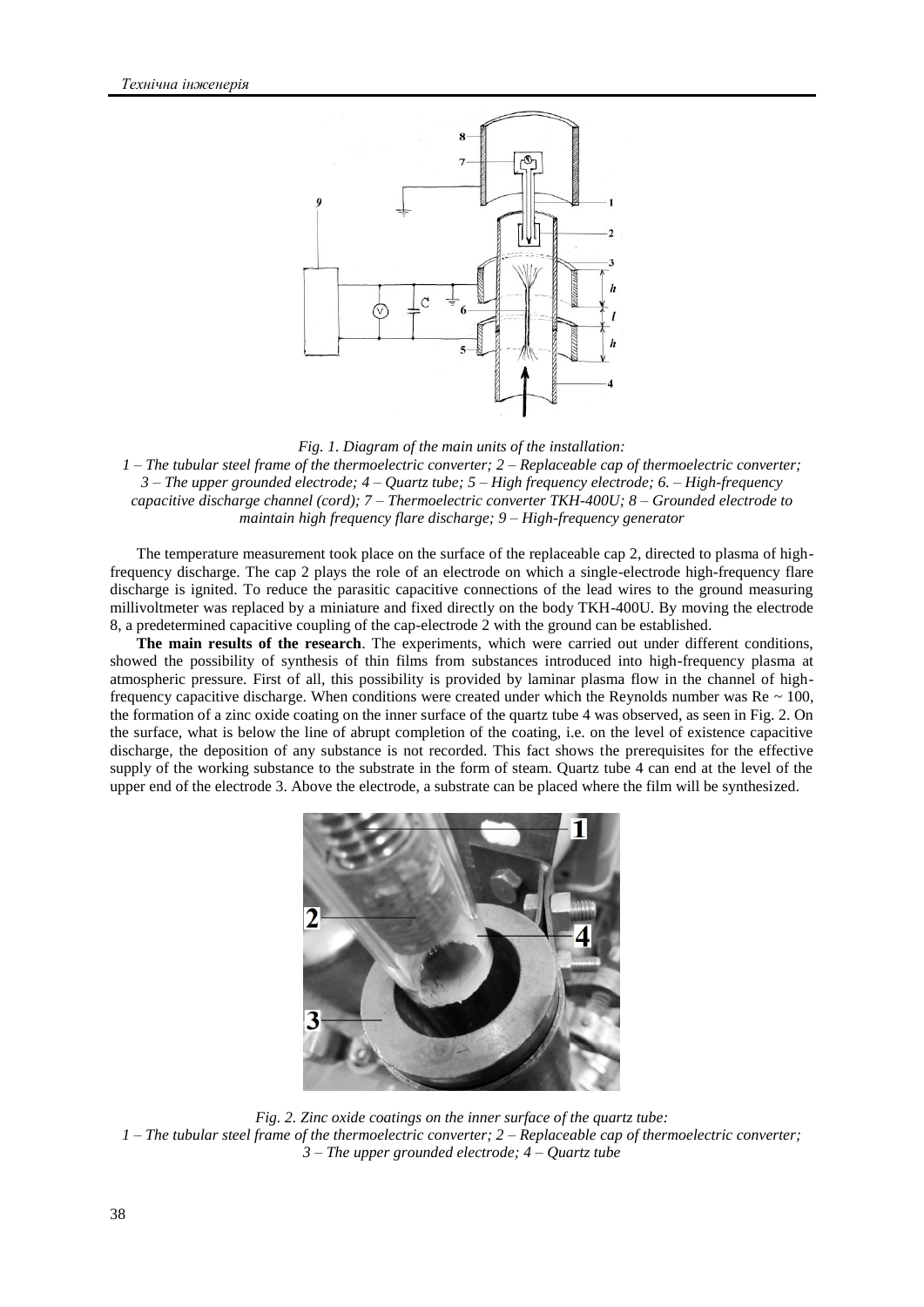The temperature of the argon plasma discharge channel, that is, the gas temperature was  $\sim$  900K [13]. At such a temperature and argon feed rate up to 0.015 l/s, an aerosol with an average droplet diameter of 14 mm already a few centimeters from the beginning of the discharge channel is converted into steam, in which the initial composition of the substances that reacted must contain zinc oxide. If there was mixing in the plasma stream, the zinc oxide coating would be fixed on the inner surface of the quartz tube along the high-frequency discharge.

The plasma formation of a high-frequency capacitive discharge at both ends has areas that give a diffuse glow. The main part of the discharge is the cord, that is, the plasma obtained as a result of compression by its magnetic fields of the conduction current.

The plasma cord, heated to a high temperature, is the main part of the plasma flow of argon gas. The gas that is fed into the quartz tube is drawn into its inner part near the axis and moves vertically upwards. This is because there is no mixing, that is, laminar flows provide for the absence of a velocity component that is perpendicular to the flow, and therefore the substance cannot move from one layer to another. The flow heated in the cord is lighter than that near the walls of the quartz tube. The substance in the cord would move vertically upwards even without the impulse that brings the gas supplied from below into the quartz tube, as a result of the phenomenon of convection. Since the gas near the walls of the tube is relatively cold along the entire gas discharge and has a temperature close to the temperature of the walls, there is no convection in this part. From the above, it can be concluded that in the case of supplying gas to the quartz tube from below, it will compress to the axis and move upwards, heating up in an electric discharge.

Cord 2 ends where the plasma has an expansion (Fig. 3). They are observed near the upper end of the upper electrode 3 and the lower end of the lower electrode. In these parts of the plasma, there are plasma instabilities leading to turbulent flows, which can be seen by the movement of the glowing plasma. That is why zinc oxide is deposited in the direction of flow on the inner surface of the quartz tube above the upper end (Fig. 2). In this case, the flow is mixing layers even if there is no obstacle to the flow in the form of electrode 2. In Fig. 2 electrode 2 is inserted into the middle of the quartz tube only to demonstrate its placement in the formation of the torch.

During our numerous experiments, there were cases when external electrodes 3 and 5 were used (Fig. 1), which had significant irregularities on the inner surface, that is, on the surface that is turned to the quartz tube 4. These irregularities provoked the appearance of plasma instabilities, and then the formation of zinc oxide coatings on the inner wall of the quartz tube was observed.

Introduction of the thermocouple unit 7 (Fig. 1) in the discharge region, that is, the approximation of the cap-electrode 2 to the expanded plasma at the upper end of the electrode 3, made it possible to form a torch from the plasma of the capacitive discharge, so an additional high-frequency flare discharge was formed. The appearance of a new discharge can be explained on the model of a single-electrode discharge [2]. In this discharge, the frame of the thermocouple unit has a capacitive connection to the ground, and the cord of the high-frequency capacitive discharge is connected to the high-frequency electrode 5 (Fig. 1).

In the presence of direct ohmic contact between the earth and the frame of the thermocouple unit, a discharge with a high temperature plasma is formed due to the release of a large thermal power, which reached 1000 watts. In the main experiments, the thermal power of the  $R_f$  introduced into the plasma of the torch was regulated by the capacitive coupling of the thermocouple block frame with the ground and varied from 30 W to 150 W. The total thermal power of  $P_1$  was determined by multiplying the values of the voltage at the anode of the generator lamp and the anode current just before the ignition of the torch.

 $R_f = P_2-P_1$ , where  $P_2$  is the total thermal power after ignition of the torch.

Calculations of the thermal power that could be released at the electrode 8 (Fig. 1), conducted in accordance with [1]. They showed a value that can be neglected in our experiments. Thus, the  $R_f$  can be considered the power of a single-electrode high-frequency discharge.

The torch consists of a near-electrode spot, a thin channel and a diffuse shell [15]. Fig. 4 shows a bright near-electrode spot 1 which is located on the end surface of the metal electrode 2. The photo demonstrates a part of the electrode 2 in the form of a cap, wound on the threaded part of the thermocouple unit. Considering the spot 1 in space, it can be said that it is elongated along the discharge axis. Fig. 4 also points at the diffuse shell of the discharge, which has a wide base 5, glowing against the interior of the electrode 3, and tapers to a nearelectrode spot 1. As stated above, the diffuse shell is formed from the plasma of the main high-frequency capacitive discharge when the metal electrode approaches the «tips» of the plasma 1 (Fig. 3) (plasma extensions with acuities that are directed upwards). The plasma is thus collected to a near-electrode spot, which explains the shape of the diffuse shell. The absence of an explicit channel in the high-frequency discharge torch is explained by the existence of a «temperature dip» in the longitudinal profile at low capacities of a single-electrode highfrequency discharge. A description of the structure of a single-electrode high-frequency discharge and thermal fields of plasma under these conditions is given by A.S. Tobolkin [16].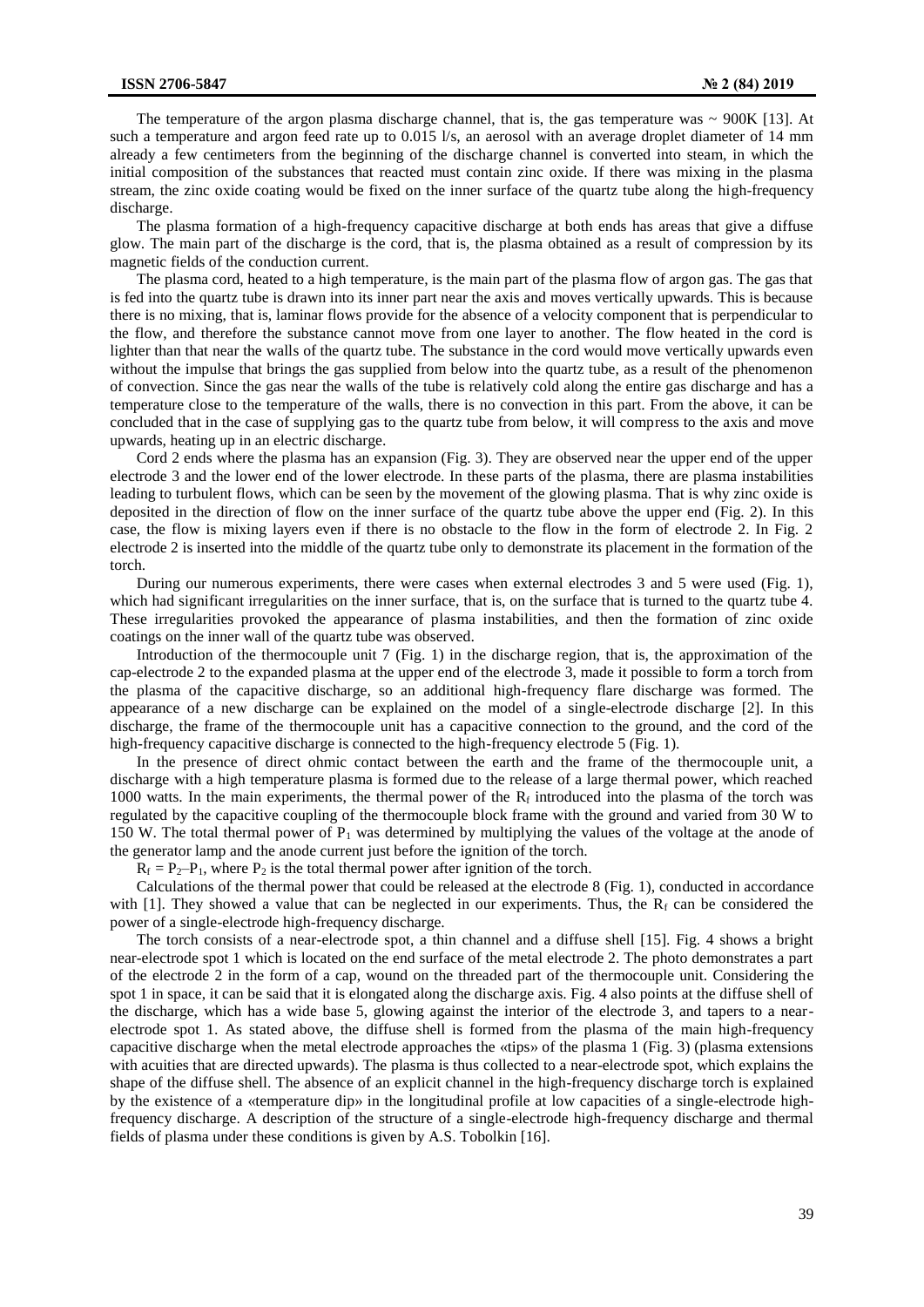

*Fig. 3. Plasma expansion at the end of the channel of high-frequency capacitive discharge: 1 – One of the parts of the plasma that glows as acuity, («plasma tip»); 2 – High-frequency capacitive discharge channel (cord); 3 – The upper grounded electrode; 4 – Quartz tube*



*Fig. 4. Formation of a torch on a metal electrode: 1 – A near-electrode spot of the torch; 2 – Metal cap of thermoelectric converter; 3 – The upper grounded electrode; 4 – Quartz tube; 5 – The basis of the diffuse shell of the torch*

The torch, which is formed on a separate electrode, stabilizes the plasma. This is confirmed by the fact that in its absence the «tips» of plasma 1 (Fig. 3) at the top of the electrode 3 move to the inner surface of the quartz tube 4, moving in a circle centered on the axis of the tube or perform oscillatory movements along the arc of the circle. In this case, changes in the shape and size of the «tips» of the plasma are also possible. And after the formation of the torch, no movements are noticed. Stabilization of the torch in general and a near-electrode spot in particular is manifested in fixing the location of the spot relative to the electrode and the shape of the diffuse shell. This makes it possible to form a coating on the end part of the cap-electrode, which serves as a substrate in our case. An important effect that was found in our studies was the presence of a sharp boundary of this film coating, and the coating area corresponded to the size of the near-electrode plasma.

An aerosol of a water solution of aluminum nitrate was used to produce the aluminum oxide film, and the zinc oxide film was precipitated by an aerosol of a water solution of zinc acetate. According to  $R_f$  power = 80 W, high-frequency capacitive discharge voltage  $U_c = 2000$  V and the feed rate of plasma-forming argon gas 0.01 l/s, the deposition rate of aluminum oxide films was 50 nm/s, and zinc oxide-40 nm/sec.

Experiments on the process of pyrolysis of zinc acetate to its oxide in high-frequency discharge plasma were carried out more clearly. The confirmation of the completed pyrolysis of zinc acetate in a capacitive discharge was a change in the glow of argon plasma. The lower part of the capacitive discharge had a predominant purple hue, characteristic of argon radiation without impurities of other gases. At the level of this part of the discharge, it was not possible to obtain a coating of zinc oxide on the inner surface of the quartz tube with the formation of turbulence.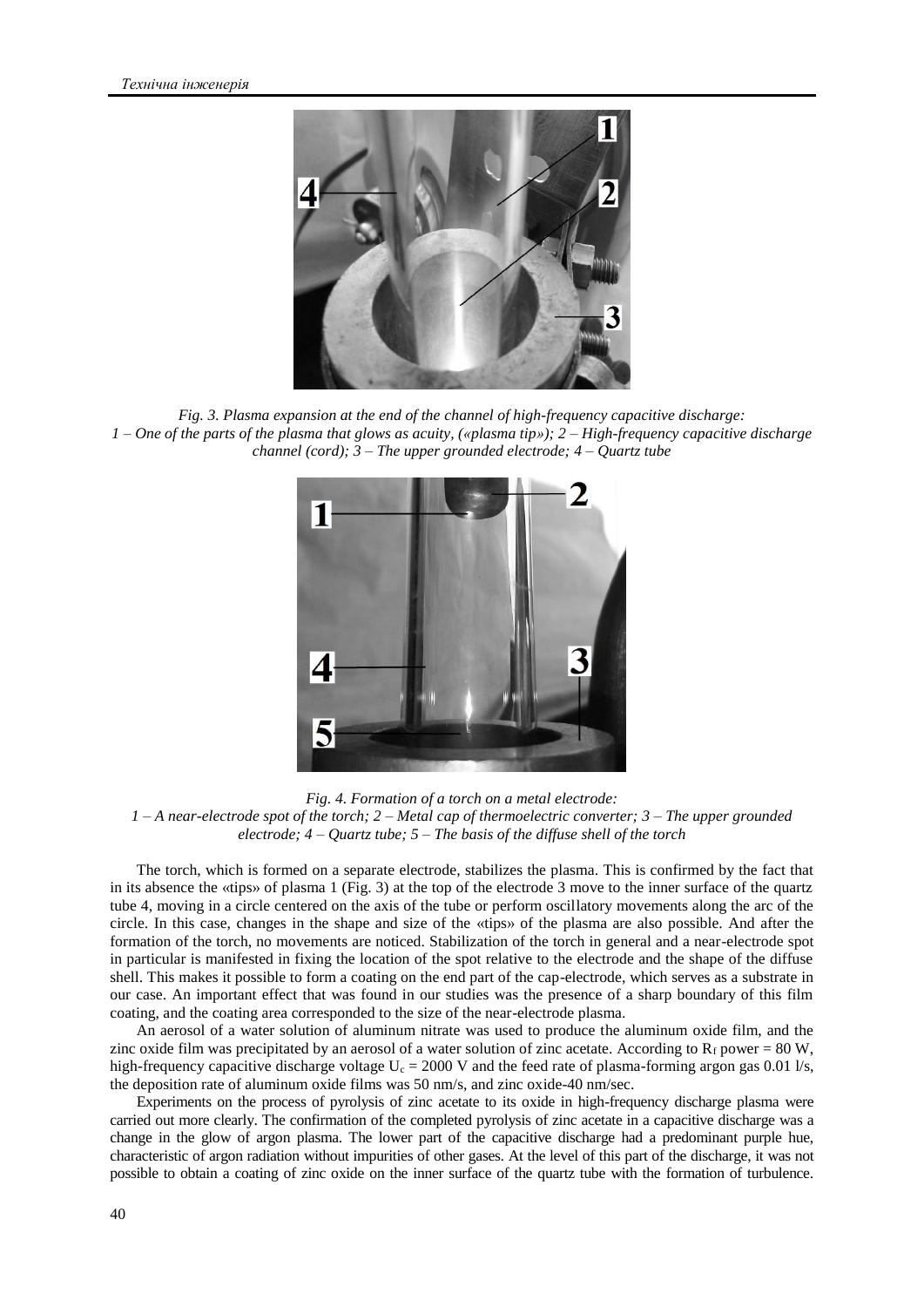There was the transition region above, the length of which significantly depended on the active capacity of the capacitive discharge and the flow rate of argon transport gas. These parameters influenced the placement of the transition region along the discharge cord, the shift of which was also carried out by moving the external electrodes. Above this area, to the upper end of the cord, the glow was uniform, indicating a constant composition of the plasma. In the visible emission spectrum of plasma with the pyrolysis products, intense blue lines were dominant. From this plasma, at any level, a coating of zinc oxide could be obtained on the inner surface of the quartz tube.

The presence of clearly defined zones on the cord of high-frequency capacitive discharge makes it possible to control plasma-chemical reactions and effectively place the substrate from the point of view of energy costs and materials, that is, to organize the technological process of synthesis and deposition of coatings.

For high-frequency flare discharge, ionization processes predominate in the gas volume, and secondary processes at the electrodes and on the walls of the discharge chamber are less important [12]. And for this reason, the presence of a thin dielectric substrate on the end surface of the thermocouple unit 2 (Fig. 1) did not change the conditions of formation of films of titanium nitride or zinc oxide.

### **Conclusions and prospects for further research.**

The effect of transfer of working substances by a narrow channel (cord) of high-frequency capacitive discharge is experimentally confirmed. This makes it possible to carry out chemical reactions of the preparation of a pair of working substances for the synthesis of the film on the substrate. The reactions were carried out on the example of pyrolysis, which resulted in a working oxide and gaseous substances that are easily removed and do not affect the synthesis of the film. For theoretical justification of the described effect it is necessary to conduct probe studies for visualization of temperature fields in plasma.

The possibility of forming a plasma high-frequency capacitive discharge of the torch, which concentrated the working substances on the substrate and created stable conditions for the synthesis of thin films was experimentally revealed. We need probe studies in the diffuse shell of the torch of additional single-electrode high-frequency discharge, which will confirm the stabilization of the temperature fields of the plasma after the formation of the torch.

Oxide films that can be used in nanotechnology have been obtained. Fixing the boundary of the film formed from the flare discharge is not enough to detect the discharge conditions and create a model of the film deposition process. First of all, it is necessary to profile the surface of the film in different directions, as well as the use of other methods of studying the morphology of the surface. Since for films with small size, profiling is quite a difficult task, it is planned to upgrade the plasma torch in order to obtain a coating on a larger area by moving the end surface of the electrode, which serves as a lining, relatively near the electrode spot of the torch.

#### **Список використаної літератури:**

- 1. *Дресвин С.В.* Плазмотроны: конструкции, параметры, технологии / *С.В. Дресвин, С.Г. Зверев.* Санкт-Петербург : Издательство политехнического университета, 2007. – 208 с.
- 2. Исследование энергетических параметров высокочастотного емкостного плазмотрона / *Н.Н. Рыкалин, И.Д. Кулагин, Л.М. Сорокин, А.Б. Гугняк* // Физика и химия обработки материалов. – 1975. – № 4. – C. 3–6.
- 3. *Sivkov A.A.* Direct dynamic synthesis of nanodispersed phases of titanium oxides upon sputtering of electrodischarge titanium plasma into an air atmosphere / *A.A. Sivkov, D.Y. Gerasimov, D.S. Nikitin* // Technical Physics Letters. – 2017. – Vol. 43. – P. 16–19.
- 4. Effect of gaseous medium pressure on plasmadynamic synthesis product in the C–N system with melamine / *I.I. Shanenkov, A.A. Sivkov, A.Y. Pak, Y.L. Kolganova // Advanced Materials Research. – 2014. – Vol. 1040. –* P. 813–818.
- 5. Plasma dynamic synthesis and obtaining ultradispersed zinc oxide with single–crystal–line particle structure / *A.Sivkov, A.Ivashutenko, Y.Shanenkova, I.Shanenkov* // Advanced Powder Technology. – 2016. – Vol. 27. – P. 1506–1513.
- 6. *Туманов Ю.Н.* Плазменные и высокочастотные процессы получения и обработки материалов в ядерном топливном цикле: настоящее и будущее / *Ю.Н. Туманов.* – М. : Физматлит, 2003. – 760 с.
- 7. *Зилитинкевич С.И.* Электрическое факельное истечение / *С.И. Зилитинкевич* // Телеграфия и телефония без проводов. – 1928. – № 9. – C. 652.
- 8. *Trunecek V.* Unipolar high–frequency discharge / *V.Trunecek* // Folia Fac. Sci. Nat. University. 1971. Vol. 12. P. 3–13.
- 9. *Пиганов М.Н.* Подгонка сопротивления толстоплёночных резисторов методом факельного разряда / *М.Н. Пиганов, А.В. Волков* // Техника средств связи / Сер. : Технология производства и оборудование. –  $1985. - N<sub>2</sub> 2. - C. 29-35.$
- 10. Использование безэлектродного емкостного ВЧ-плазмотрона для нанесения тугоплавких диэлектрических покрытий / *Н.И. Гончар, А.В. Звягинцев, Р.В. Митин, К.К. Прядкин* // Теплофизика высоких температур. –  $1976. - N<sub>2</sub>$  4. – C. 853–856.
- 11. Некоторые особенности практического применения плазмы высокочастотных факельных разрядов / *И.А. Тихомиров, В.В. Тихомиров, В.Я. Федянин, и др.* // Известия Томского ордена Октябрьской революции и ордена трудового Красного знамени политехнического института им. С.М. Кирова. – 1977. – Т. 293. – C. 80–85.